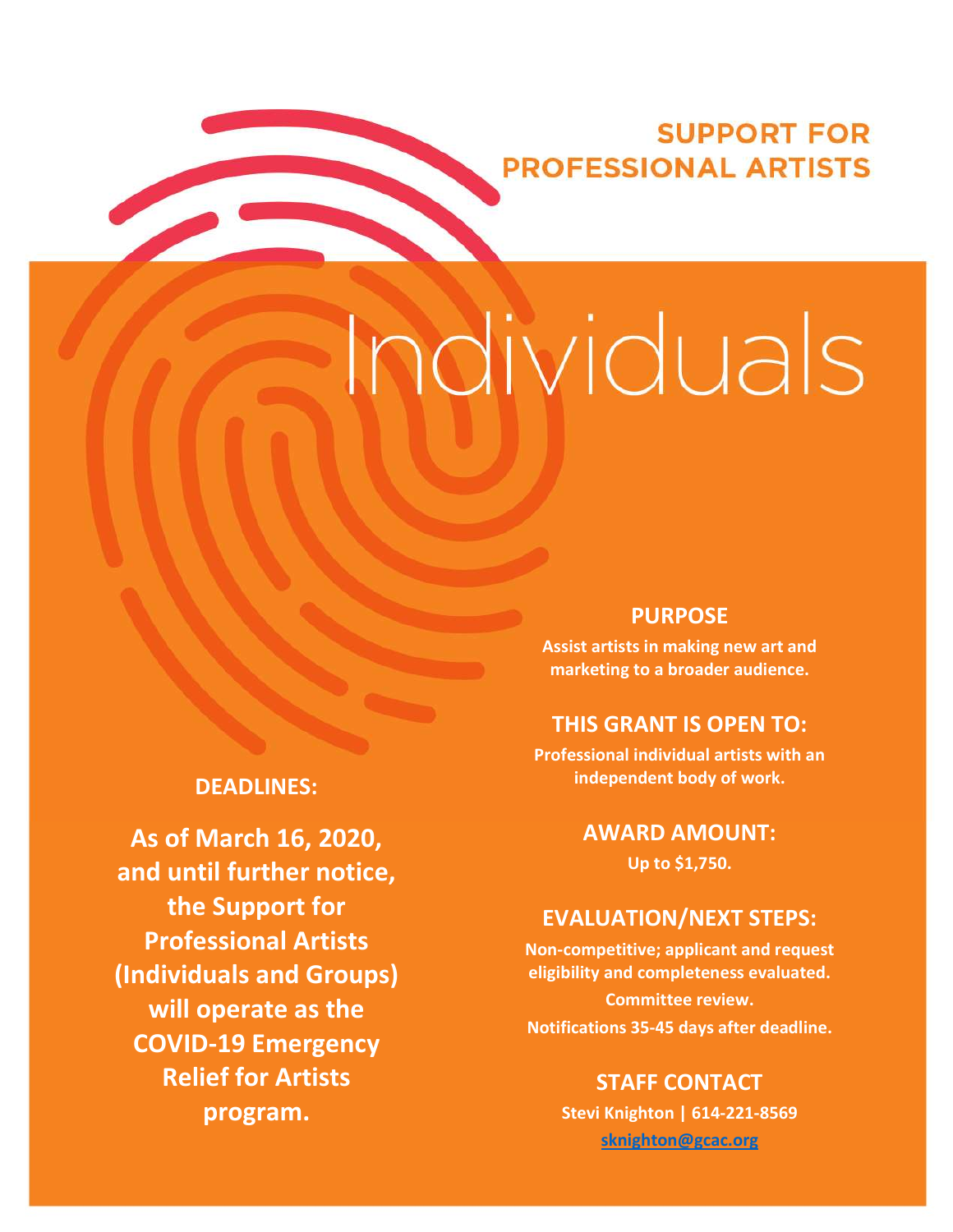# Individuals - Purpose

Greater Columbus Arts Council

Assist artists in making new art and marketing to a broader audience.

### **Description**

This grant is designed to assist artists with the cost of materials, supplies and resources used to create new work and/or marketing or promotional expenses.

# Who is eligible to apply?

This grant program is for individuals across disciplines who meet the following criteria:

- Are professional, working artists (age 18 and older);
	- $\circ$  Definition: individuals who devote a significant portion of their time to the creation of personal artwork. The professional artist is likely paid for performances, sells their artwork, or shares their independent body of work with the public on a regular basis. Individuals working in a creative industry primarily producing commercial work are not eligible. The term "artist" applies broadly across disciplines, including performing, visual, literary, film, fashion and multi-disciplinary artists.
- Live in Franklin County OR live in a county bordering Franklin County AND primarily exhibit, perform, produce or present artistic work in the city of Columbus;
- Have had residency in Franklin County or a county bordering Franklin County for at least one year prior to the date of application;
- Are NOT enrolled as degree-seeking undergraduate students.

NOTE: Award recipients must remain residents of Central Ohio for the entire grant period (1 year).

#### How much can I apply for?

You may request up to \$1,750.

NOTE: You may receive a partial award based on the recommendations of the committee, funds available, and/or documentation provided.

#### How often can I apply?

Once per calendar year.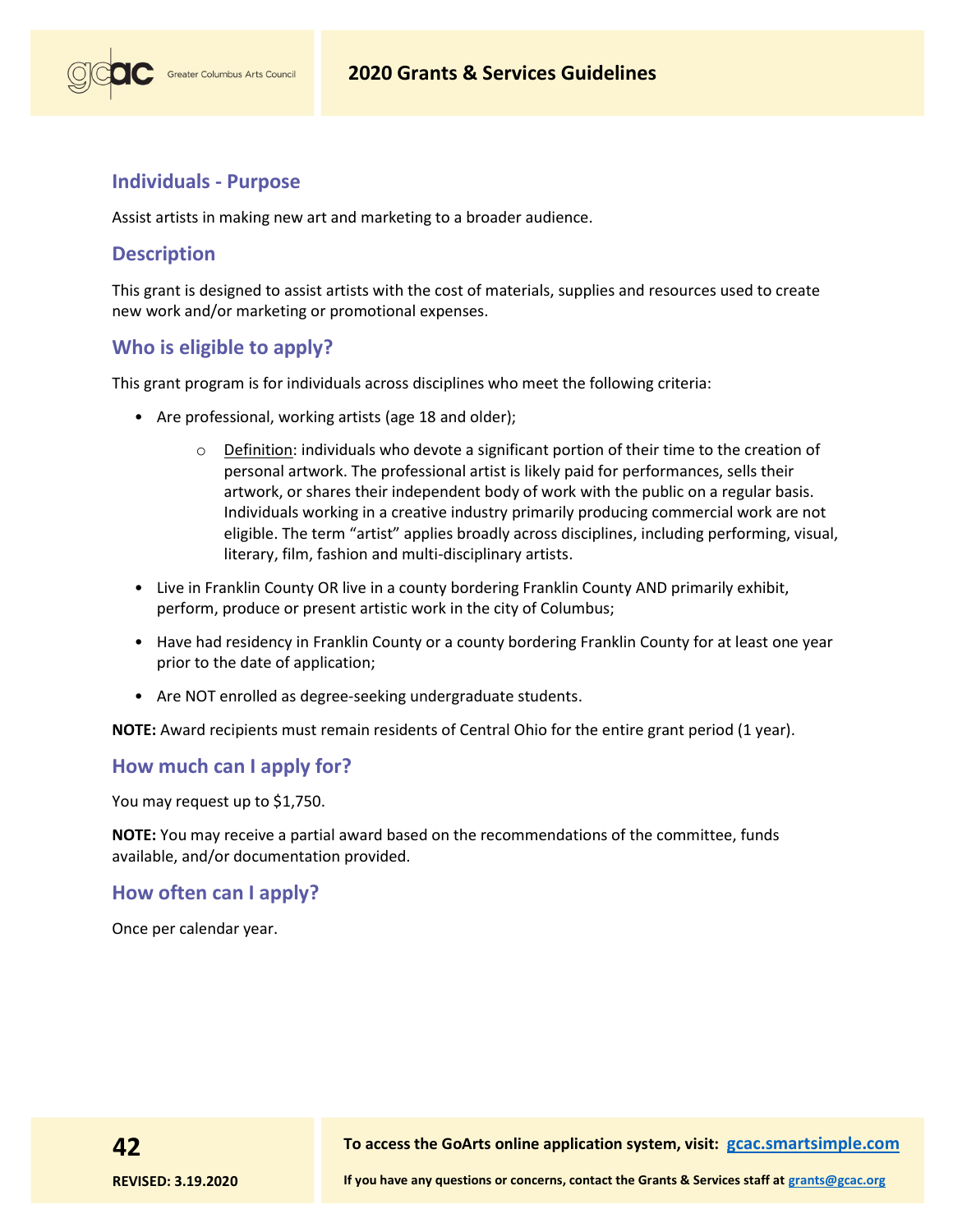

# What kind of expenses or opportunities qualify for this grant?

Funds may be requested for the cost of supplies, materials and resources to help you create new work and/or expenses that assist with the marketing or promotion of you as an artist or your artwork. You are required to use Franklin County based vendors or suppliers or demonstrate a compelling need to use non-local services.

#### Examples of eligible expenses:

- Materials or supplies that are a part of the final art pieces
- Purchase or rental of tools for the creation of art (including software)
- Location rental for creation of art
- Post-production to finalize new pieces of art
- PR consultant and/or cost to develop strategic marketing & social media plans
- Print or digital advertisement design and/or fees
- Headshots and/or promo videos
- Website or logo design
- Business cards or other print materials
- Submission fees, if related to specific opportunities that help promote your artwork

# What types of expenses do not qualify?

Not every request or financial need may qualify for the grant. The most common reason an application is not funded is because the request does not fit the grant program or is for an ineligible expense.

#### Ineligible expenses (list is not comprehensive, see note below):

- Travel or touring costs
- Computers, tablets, smart phones, televisions
- Previously purchased services, products, materials or resources (no reimbursements)
- Event, exhibition or performance expenses
- Your own artist fees
- Marketing or promotion for a business/organization other than your personal art business
- Marketing or promotion for events eligible for Project Support

NOTE: If you are unsure if your expenses qualify, please contact Grants & Services Coordinator, Stevi Knighton, before starting your application.

43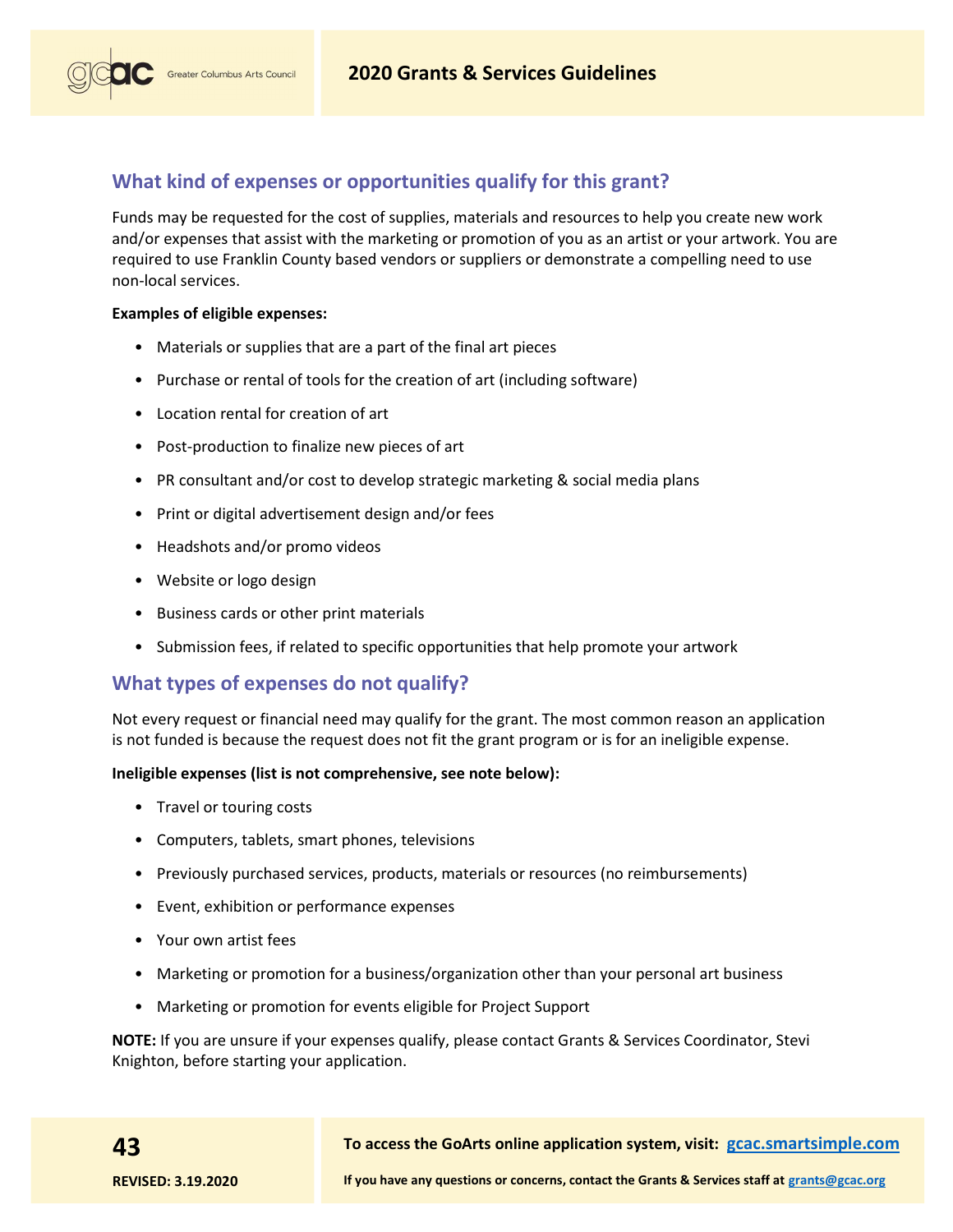

# When are applications due?

The deadlines are listed below. Depending on the number of applications, the grant programs may close mid-year and without advance notice. Future grant cycles will be added and announced as funding is available.

ALL INDIVIDUAL AND GROUP GRANT APPLICATIONS ARE CURRENTLY ON HOLD. As of March 16, 2020, and until further notice, the Support for Professional Artists (Individuals and Groups) will operate as the COVID-19 Emergency Relief for Artists program.

# What are draft reviews?

Upon request, Grants & Services staff will review applications and provide comments up to two weeks before the application deadline. To request a draft review, click "Request Draft Review" at the bottom of the application in the GoArts system. DO NOT SUBMIT. Allow at least one week for a response.

| <b>Draft Review</b>        | <b>January 2, 2020</b>   |
|----------------------------|--------------------------|
| <b>Application Due</b>     | <b>January 15, 2020</b>  |
| <b>Applicants Notified</b> | <b>February 14, 2020</b> |
|                            |                          |
| <b>Draft Review</b>        | May 1, 2020              |
| <b>Application Due</b>     | May 15, 2020             |
| <b>Applicants Notified</b> | June 15, 2020            |
|                            |                          |
| <b>Draft Review</b>        | September 1, 2020        |
| <b>Application Due</b>     | September 15, 2020       |
| <b>Applicants Notified</b> | October 15, 2020         |

NOTE: All dates and deadlines are PENDING AVAILABLE FUNDS.

ALL INDIVIDUAL AND GROUP GRANT APPLICATIONS ARE CURRENTLY ON HOLD. As of March 16, 2020, and until further notice, the Support for Professional Artists (Individuals and Groups) will operate as the COVID-19 Emergency Relief for Artists program.

To access the GoArts online application system, visit: gcac.smartsimple.com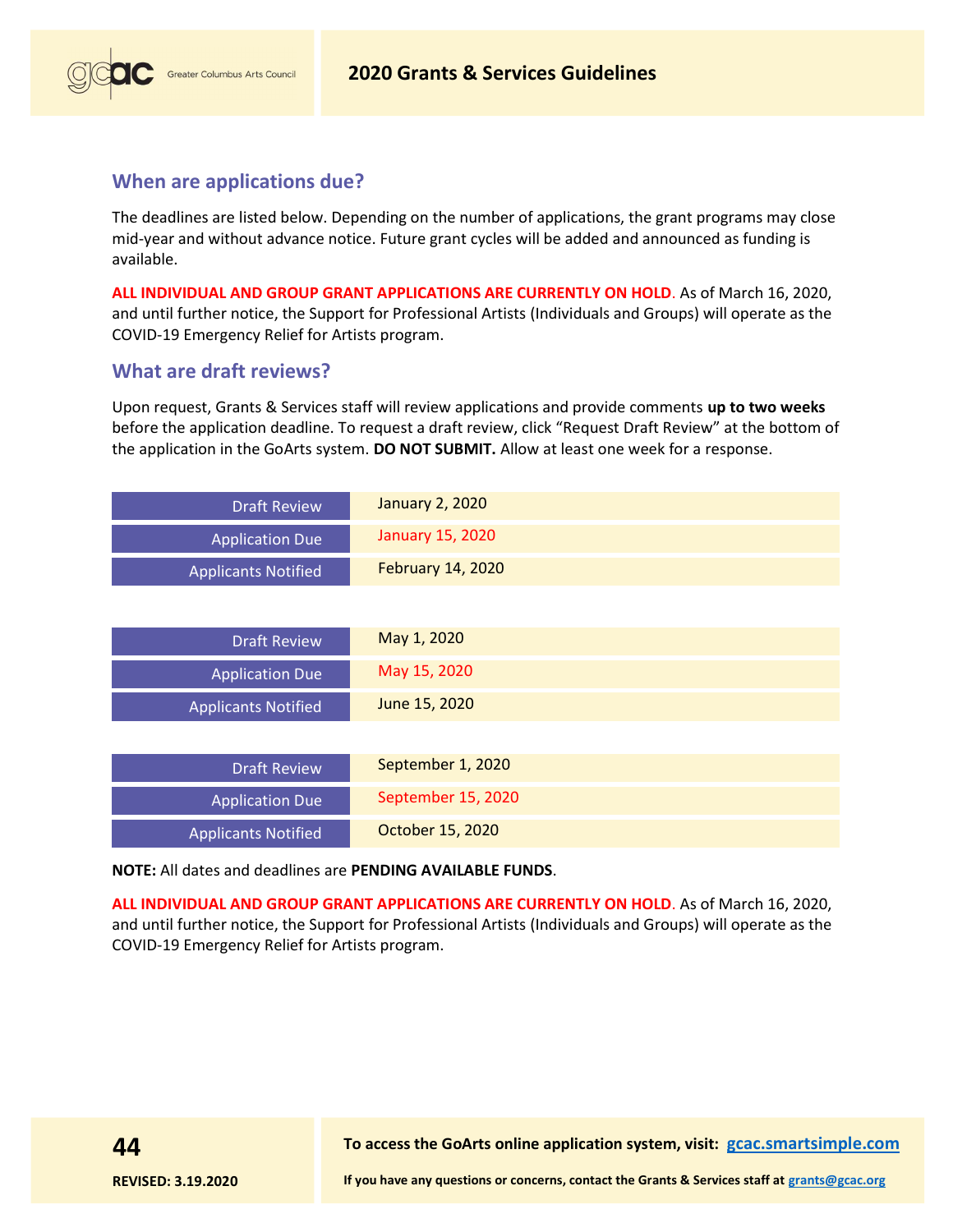

# What are the application questions?

Below you will find the current narrative questions to assist you in your grant preparation.

- List the items or services you are requesting as a part of this grant.
- How will the funds help you create your new work or market your art to a broader audience?
- Describe how you regularly share or plan to share your artwork with the public (performances, exhibitions, sales, publishing, events, etc).

# How do I complete the expense section of the application?

There is a section in the online application where you will add individual line items for each expense (up to eight). You may consolidate expenses, if you are purchasing many items.

NOTE: Each expense requested must include documentation in the Supplement Materials (upload) section that lists the item and cost.

| <b>Request from GCAC</b>                  |           |
|-------------------------------------------|-----------|
| Enter expenses in the section below.<br>1 |           |
| <b>Description</b><br>Total:              | Cost (\$) |
|                                           |           |

# What are the required Supplemental Materials (uploads)?

All support materials must be uploaded digitally to the GoArts system. Required supplemental materials:

- Artist resume and/or artist bio
- Artistic work samples (images, videos, or audio) OR a link to a website showing artistic work samples
- Estimated cost documentation for each item requested, such as:
	- o Screenshot of expense online
	- $\circ$  List of item(s) with costs from catalog or vendor
	- o Invoice or email with details of item(s) and cost
	- o Invoice or detailed email from vendor, consultant, or designer
- If hiring a vendor/consultant, provide a website, bio, and/or work samples demonstrating expertise